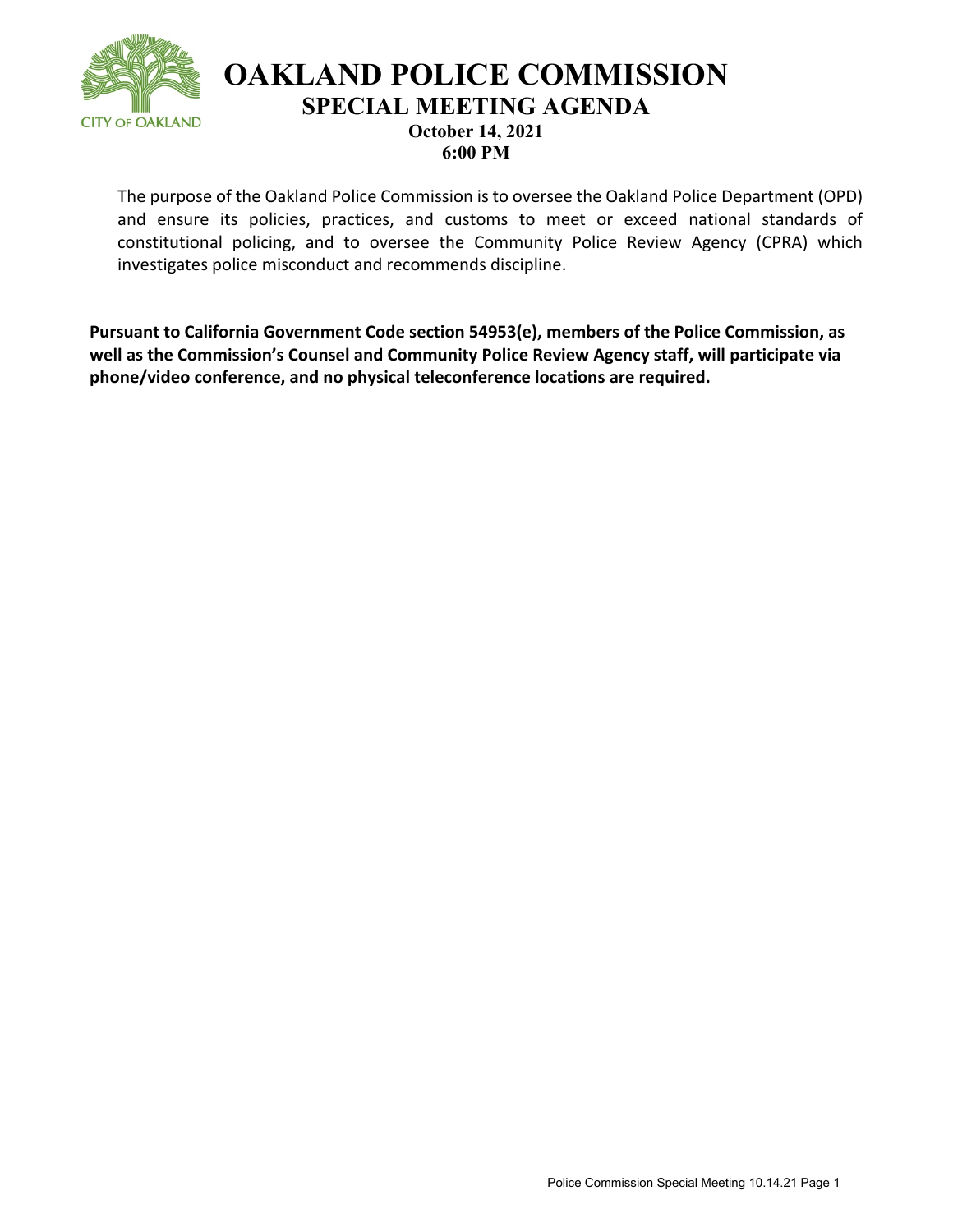

**OAKLAND POLICE COMMISSION SPECIAL MEETING AGENDA October 14, 2021** 

**6:00 PM**

### **PUBLIC PARTICIPATION**

The Oakland Police Commission encourages public participation in the online board meetings. The public may observe and/or participate in this meeting in several ways.

#### **OBSERVE:**

• To observe, the public may view the televised video conference by viewing KTOP channel 10 on Xfinity (Comcast) or ATT Channel 99 and locating City of Oakland KTOP – Channel 10

• To observe the meeting by video conference, please click on this link:

<https://us02web.zoom.us/j/84656148831> at the noticed meeting time. Instructions on how to join a meeting by video conference are available at[: https://support.zoom.us/hc/en-us/articles/201362193,](https://support.zoom.us/hc/en-us/articles/201362193) which is a webpage entitled "Joining a Meeting"

• To listen to the meeting by phone, please call the numbers below at the noticed meeting time: Dial (for higher quality, dial a number based on your current location):

+1 669 900 9128 or +1 346 248 7799 or +1 253 215 8782 or +1 312 626 6799 or +1 646 558 8656 or +1 301 715 8592 Webinar ID: 846 5614 8831

After calling any of these phone numbers, if you are asked for a participant ID or code, press #. Instructions on how to join a meeting by phone are available at[: https://support.zoom.us/hc/en-us/articles/201362663,](https://support.zoom.us/hc/en-us/articles/201362663) which is a webpage entitled "Joining a Meeting By Phone."

**PROVIDE PUBLIC COMMENT:** There are three ways to make public comment within the time allotted for public comment on an eligible Agenda item.

• Comment in advance. To send your comment directly to the Commission and staff BEFORE the meeting starts, please send your comment, along with your full name and agenda item number you are commenting on, to radwan@oaklandca.gov. Please note that e-Comment **submissions close at 4:30 pm**. All submitted public comment will be provided to the Commissioners prior to the meeting.

• By Video Conference. To comment by Zoom video conference, click the "Raise Your Hand" button to request to speak when Public Comment is being taken on an eligible agenda item at the beginning of the meeting. You will then be unmuted, during your turn, and allowed to participate in public comment. After the allotted time, you will then be re-muted. Instructions on how to "Raise Your Hand" are available at: [https://support.zoom.us/hc/en-us/articles/205566129,](https://support.zoom.us/hc/en-us/articles/205566129) which is a webpage entitled "Raise Hand In Webinar."

• By Phone. To comment by phone, please call on one of the above listed phone numbers. You will be prompted to "Raise Your Hand" by pressing STAR-NINE ("\*9") to request to speak when Public Comment is being taken on an eligible agenda item at the beginning of the meeting. Once it is your turn, you will be unmuted and allowed to make your comment. After the allotted time, you will be re-muted. Instructions of how to raise your hand by phone are available at: [https://support.zoom.us/hc/en-us/articles/201362663,](https://support.zoom.us/hc/en-us/articles/201362663) which is a webpage entitled "Joining a Meeting by Phone."

If you have any questions about these protocols, please e-mail radwan@oaklandca.gov.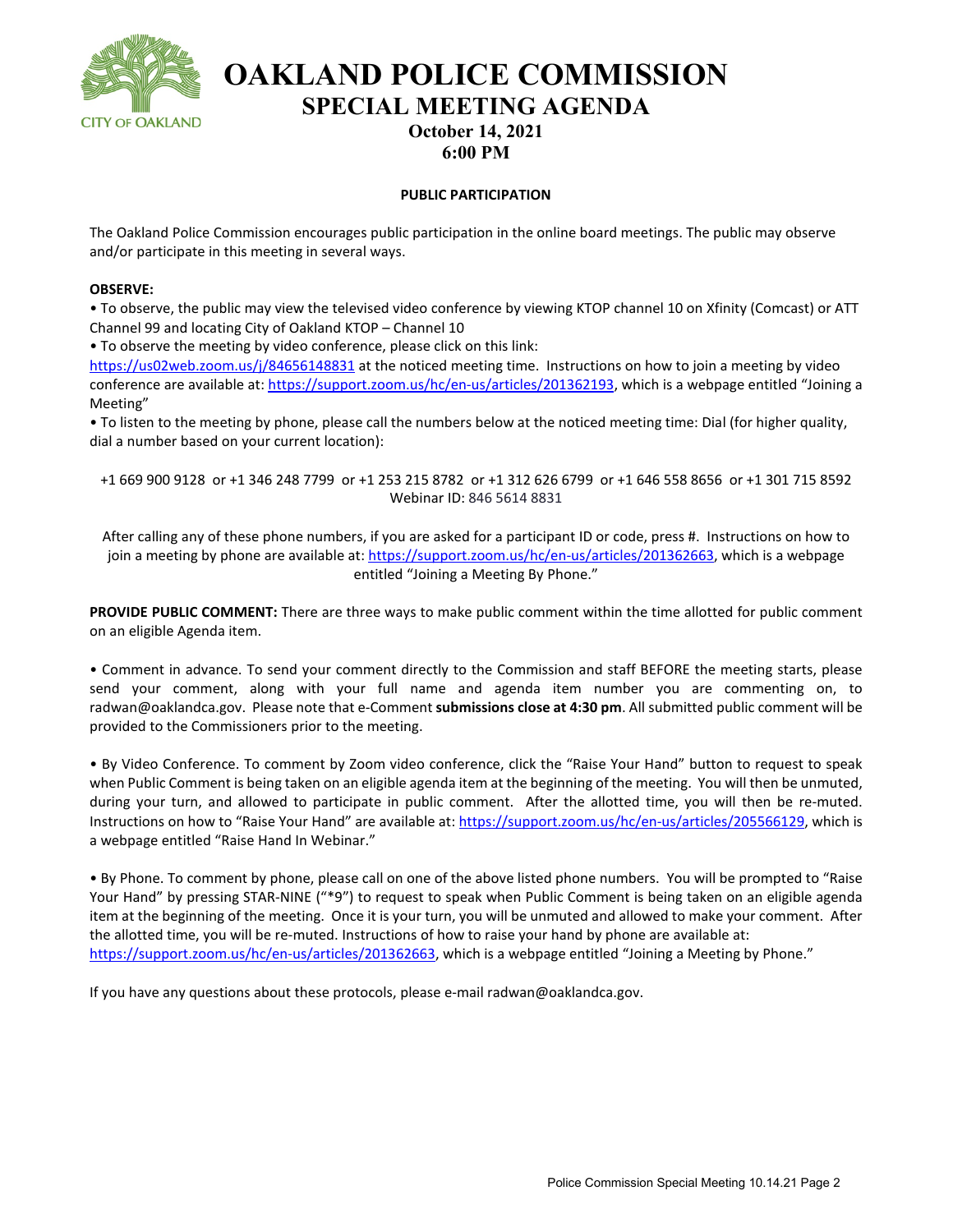

**OAKLAND POLICE COMMISSION SPECIAL MEETING AGENDA October 14, 2021 6:00 PM**

### **I. Call to Order, Welcome, Roll Call and Determination of Quorum** Vice Chair Jose Dorado

*Roll Call: Vice Chair José Dorado; Commissioner Henry Gage, III; Commissioner Sergio Garcia; Commissioner Brenda Harbin-Forte; Commissioner David Jordan; Commissioner Tyfahra Milele; Alternate Commissioner Jesse Hsieh; Alternate Commissioner Marsha Peterson*

*Absent/excused: Chair Regina Jackson*

- **II. Public Comment on the Special Meeting**
- **III. Adoption of Resolution Electing To Continue Conducting Meetings Using Teleconferencing In Accordance With California Government Code Section 54953(E), A Provision Of AB-361.** The Commission will adopt findings to permit it to continue meeting via teleconference under the newly amended provisions of the Brown Act. *This is a new item.* (**[Attachment 3](#page-3-0)**)
	- a. Discussion
	- b. Public Comment
	- c. Action, if any
- **IV. Adjournment**

**NOTICE:** In compliance with the Americans with Disabilities Act, for those requiring special assistance to access the videoconference meeting, to access written documents being discussed at the Discipline Committee meeting, or to otherwise participate at Commission meetings, please contact the Police Commission's Chief of Staff, Rania Adwan, at radwan@oaklandca.gov for assistance. Notification at least 48 hours before the meeting will enable the Police Commission to make reasonable arrangements to ensure accessibility to the meeting and to provide any required accommodations, auxiliary aids or services.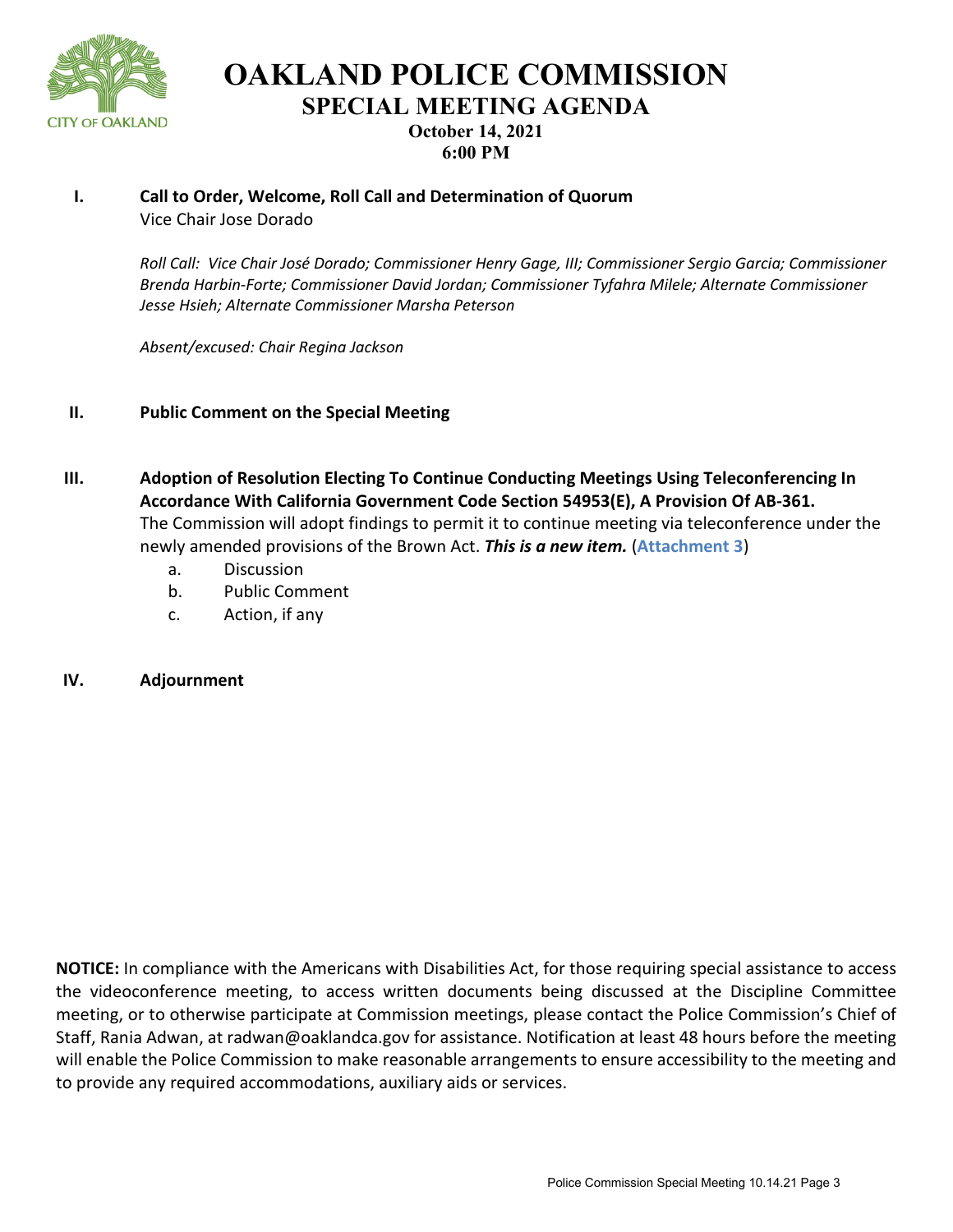# <span id="page-3-0"></span>**OAKLAND POLICE COMMISSION**

# **RESOLUTION NO. 21-06**

## **ADOPT A RESOLUTION DETERMINING THAT CONDUCTING IN-PERSON MEETINGS OF THE OAKLAND POLICE COMMISSION AND ITS COMMITTEES WOULD PRESENT IMMINENT RISKS TO ATTENDEES' HEALTH, AND ELECTING TO CONTINUE CONDUCTING MEETINGS USING TELECONFERENCING IN ACCORDANCE WITH CALIFORNIA GOVERNMENT CODE SECTION 54953(e), A PROVISION OF AB-361.**

**WHEREAS,** on March 4, 2020, Governor Gavin Newsom declared a state of emergency related to COVID-19, pursuant to Government Code Section 8625, and such declaration has not been lifted or rescinded. *See* [https://www.gov.ca.gov/wp-content/uploads/2020/03/3.4.20-](https://www.gov.ca.gov/wp-content/uploads/2020/03/3.4.20-Coronavirus-SOE-Proclamation.pdf) [Coronavirus-SOE-Proclamation.pdf](https://www.gov.ca.gov/wp-content/uploads/2020/03/3.4.20-Coronavirus-SOE-Proclamation.pdf) 

**WHEREAS**, on March 9, 2020, the City Administrator in their capacity as the Director of the Emergency Operations Center (EOC), issued a proclamation of local emergency due to the spread of COVID-19 in Oakland, and on March 12, 2020, the City Council passed Resolution No. 88075 C.M.S. ratifying the proclamation of local emergency pursuant to Oakland Municipal Code (O.M.C.) section 8.50.050(C); and

**WHEREAS**, City Council Resolution No. 88075 remains in full force and effect to date; and

**WHEREAS**, the Centers for Disease Control (CDC) recommends physical distancing of at least six (6) feet whenever possible, avoiding crowds, and avoiding spaces that do not offer fresh air from the outdoors, particularly for people who are not fully vaccinated or who are at higher risk of getting very sick from COVID-19. *See* [https://www.cdc.gov/coronavirus/2019](https://www.cdc.gov/coronavirus/2019-ncov/prevent-getting-sick/prevention.html) [ncov/prevent-getting-sick/prevention.html;](https://www.cdc.gov/coronavirus/2019-ncov/prevent-getting-sick/prevention.html)

**WHEREAS**, the CDC recommends that people who live with unvaccinated people avoid activities that make physical distancing hard. *See* [https://www.cdc.gov/coronavirus/2019](https://www.cdc.gov/coronavirus/2019-ncov/your-health/about-covid-19/caring-for-children/families.html) [ncov/your-health/about-covid-19/caring-for-children/families.html;](https://www.cdc.gov/coronavirus/2019-ncov/your-health/about-covid-19/caring-for-children/families.html)

**WHEREAS**, the CDC recommends that older adults limit in-person interactions as much as possible, particularly when indoors. *See* [https://www.cdc.gov/aging/covid19/covid19-older](https://www.cdc.gov/aging/covid19/covid19-older-adults.html)[adults.html;](https://www.cdc.gov/aging/covid19/covid19-older-adults.html)

**WHEREAS**, the CDC, the California Department of Public Health, and the Alameda County Public Health Department all recommend that people experiencing COVID-19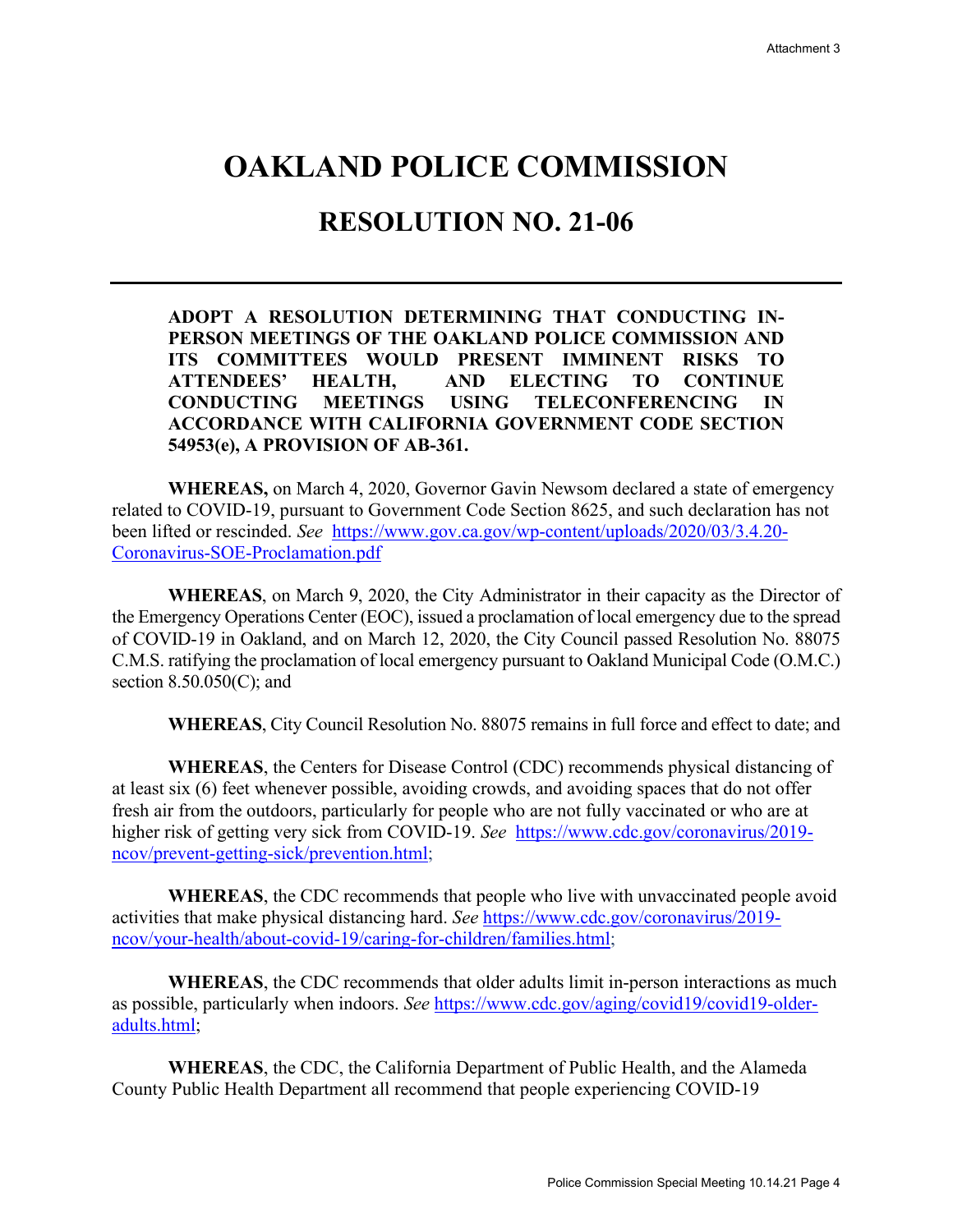symptoms stay home. *See* [https://www.cdc.gov/coronavirus/2019-ncov/if-you-are-sick/steps](https://www.cdc.gov/coronavirus/2019-ncov/if-you-are-sick/steps-when-sick.html)[when-sick.html;](https://www.cdc.gov/coronavirus/2019-ncov/if-you-are-sick/steps-when-sick.html)

**WHEREAS**, persons without symptoms may be able to spread the COVID-19 virus. *See*  [https://www.cdc.gov/coronavirus/2019-ncov/prevent-getting-sick/prevention.html;](https://www.cdc.gov/coronavirus/2019-ncov/prevent-getting-sick/prevention.html)

**WHEREAS**, fully vaccinated persons who become infected with the COVID-19 Delta variant can spread the virus to others. *See* [https://www.cdc.gov/coronavirus/2019](https://www.cdc.gov/coronavirus/2019-ncov/vaccines/fully-vaccinated.html) [ncov/vaccines/fully-vaccinated.html;](https://www.cdc.gov/coronavirus/2019-ncov/vaccines/fully-vaccinated.html)

**WHEREAS**, the City's public-meeting facilities are indoor facilities that do not designed to ensure circulation of fresh / outdoor air, particularly during periods of cold and/or rainy weather, and were not designed to ensure that attendees can remain six (6) feet apart; now therefore be it:

**WHEREAS,** holding in-person meetings would encourage community members to come to City facilities to participate in local government, and some of them would be at high risk of getting very sick from COVID-19 and/or would live with someone who is at high risk; and

**WHEREAS,** in-person meetings would tempt community members who are experiencing COVID-19 symptoms to leave their homes in order to come to City facilities and participate in local government; and

**WHEREAS,** attendees would use ride-share services and/or public transit to travel to inperson meetings, thereby putting them in close and prolonged contact with additional people outside of their households; now therefore be it:

**RESOLVED:** that the Oakland Police Commission finds and determines that the foregoing recitals are true and correct and hereby adopts and incorporates them into this Resolution; and be it

**FURTHER RESOLVED:** that, based on these determinations and consistent with federal, state and local health guidance, the Oakland Police Commission determines that conducting inperson meetings would pose imminent risks to the health of attendees; and be it

**FURTHER RESOLVED:** that the Oakland Police Commission firmly believes that the community's health and safety seriously and the community's right to participate in local government, are both critically important, and is committed to balancing the two by continuing to use teleconferencing to conduct public meetings, in accordance with California Government Code Section 54953(e), a provision of AB-361; and be it

**FURTHER RESOLVED:** that the Oakland Police Commission will renew these (or similar) findings at least every thirty (30) days in accordance with California Government Code section 54953(e) until the state of emergency related to COVID-19 has been lifted, or Commission finds that in-person meetings no longer pose imminent risks to the health of attendees, whichever is occurs first.